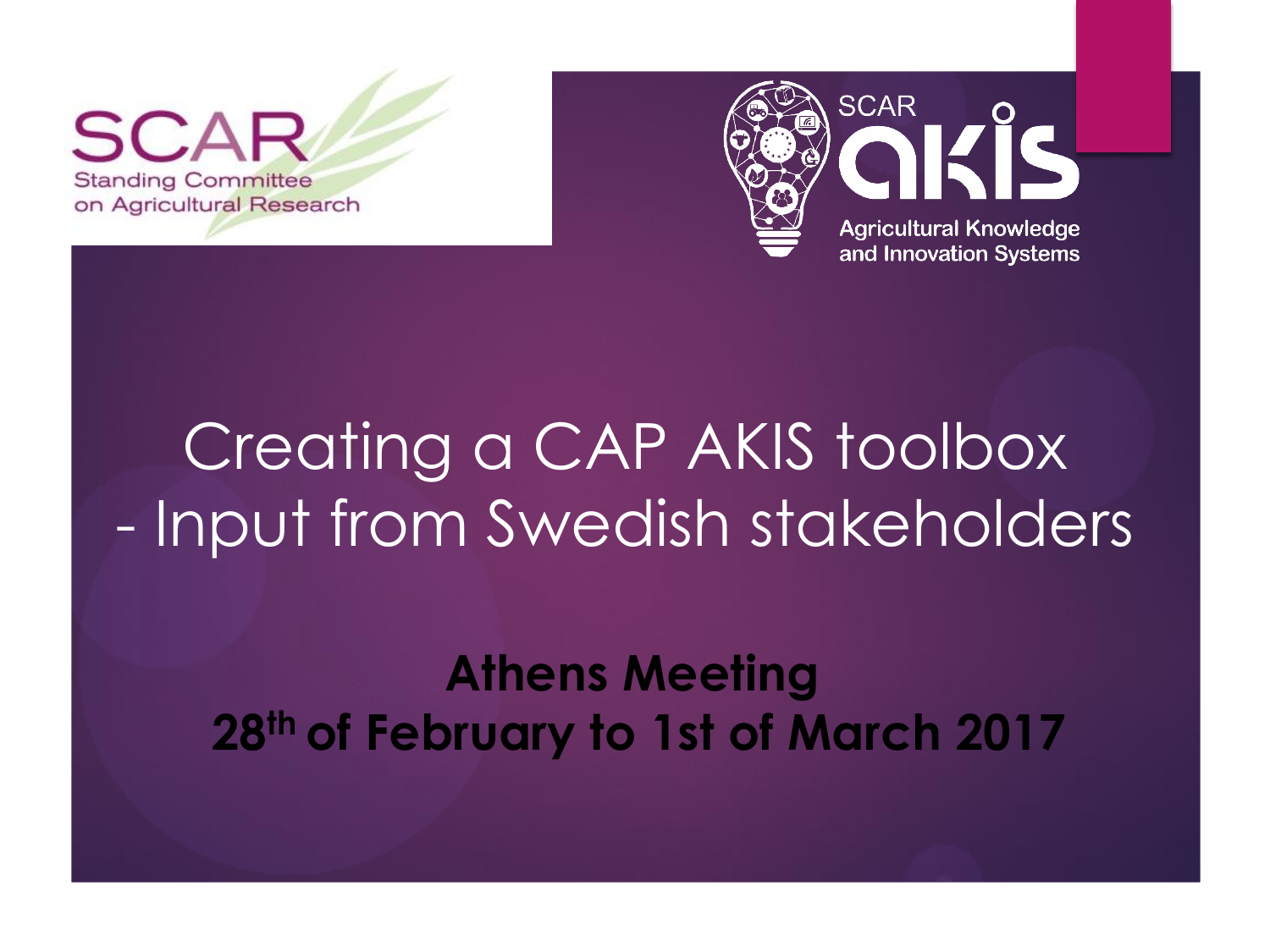## General remarks

- The tool-box needs to be flexible, simple to use and easy to change during the programming period as the conditions and needs might change
- The tool-box should include all part of the food chain
- An strategic AKIS plan is welcomed
- Important to include the entire AKIS in the strategic plan, including access to capital, attracting labour, legal conditions etc.
- A strategic plan of the AKIS should include how it could connect to the national and regional innovation systems, e.g. Smart specialization strategies
- At the start of the programming period there should be a ready M&E system with a baseline from which the effect of the interventions on innovation can be measured.
	- ▶ CIS-survey includes also micro enterprise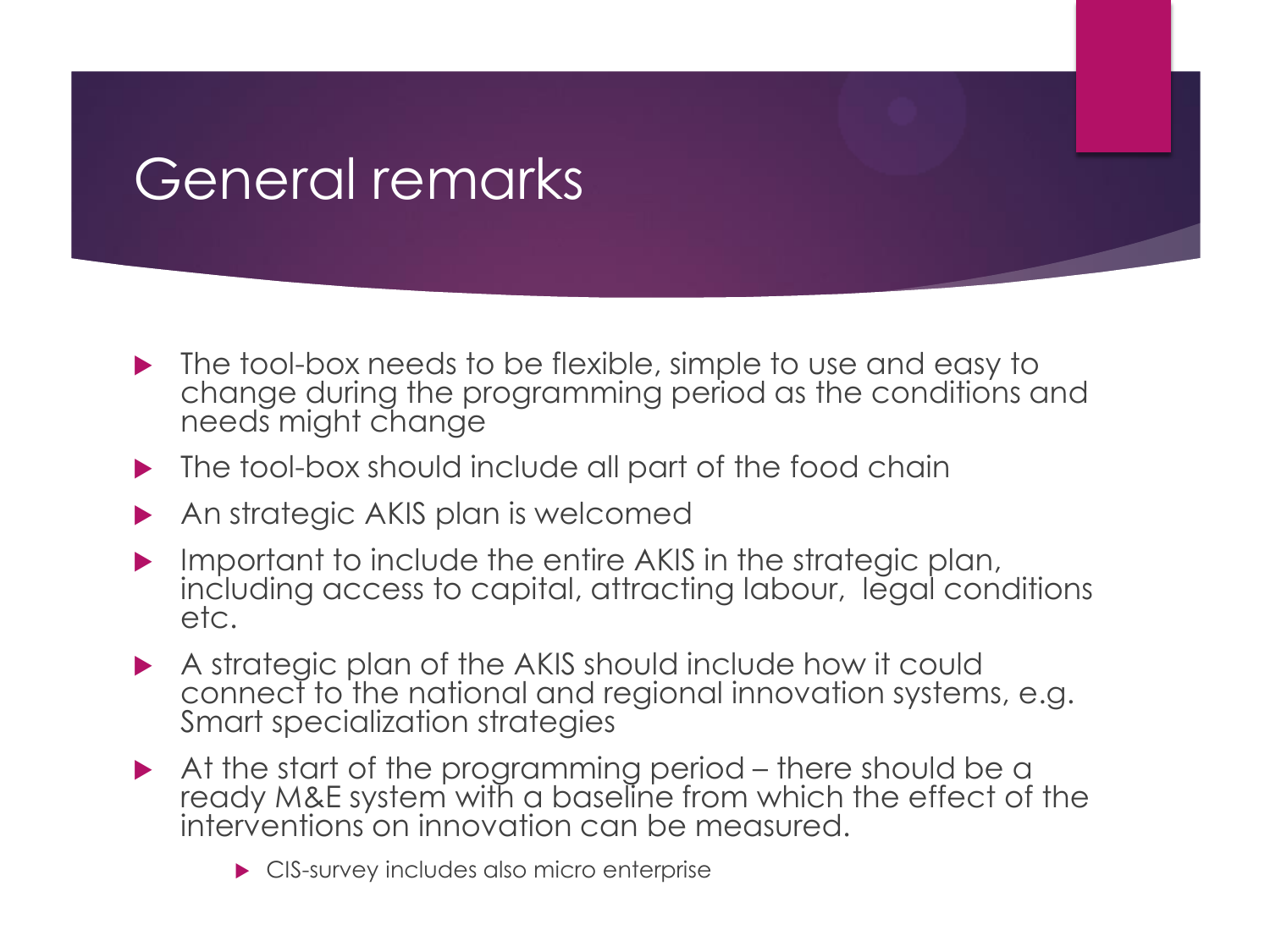**Enhance knowledge flows within the AKIS and strengthen links between research and practice**

- **EU-level industry PhD-students? Stimulating international cooperation platforms.**
- **Stimulate interaction and networking with researchers, advisors and practitioners with the entire food chain and other sectors and "nontraditional" research areas through networks, clusters and cross-sectorial funding opportunities (project funding and through the NRN)**
- **Possible to finance testing facilities (entire food chain), demonstration/monitoring farm**
- **Possible to finance up-scaling of products and ideas**
- **"Bridging" and "scanning" projects encouraged**
- **Vouchers for researchers to work as advisor, advisors to work as researchers. This opportunity should also be open to those working in the food chain.**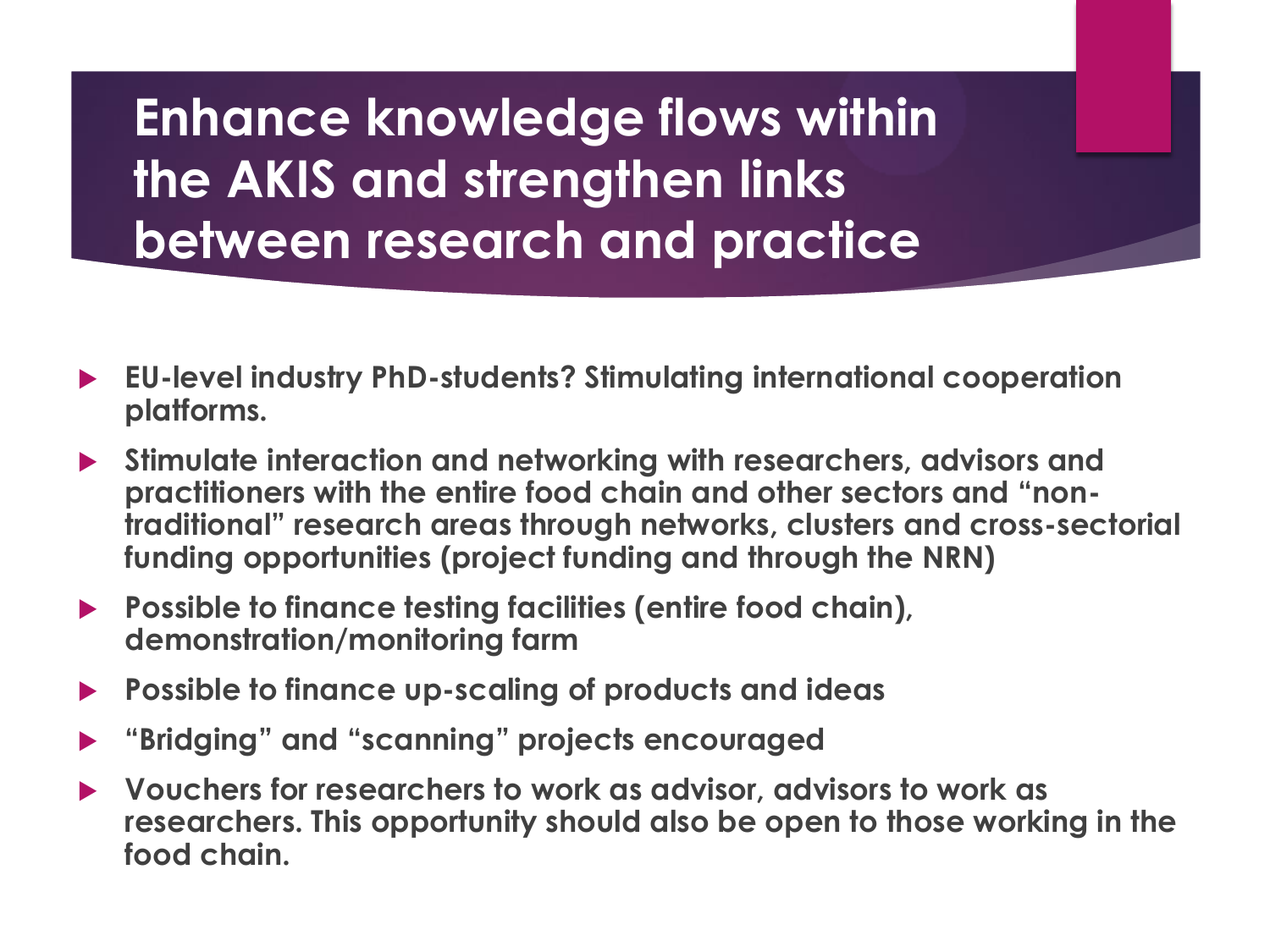### **Strengthen farm advisory services within MS' AKISs**

- **Allow for vouchers for farmers and food business to buy advisory service**
- **Enable funding for advisory development projects – methodology and sectorial, broadened and deepened.**
- **Analysis of available back-office support and "blind spots" that needs to be strengthened, including innovation brokering**
- **Increase the advisors capacity to give "holistic" advice to farmers**
- **Increase the innovation "scouting" ability of advisors and their knowledge of the regional and national innovation system**
- **Stimulate actors from the regional and national innovation system to serve the food sector**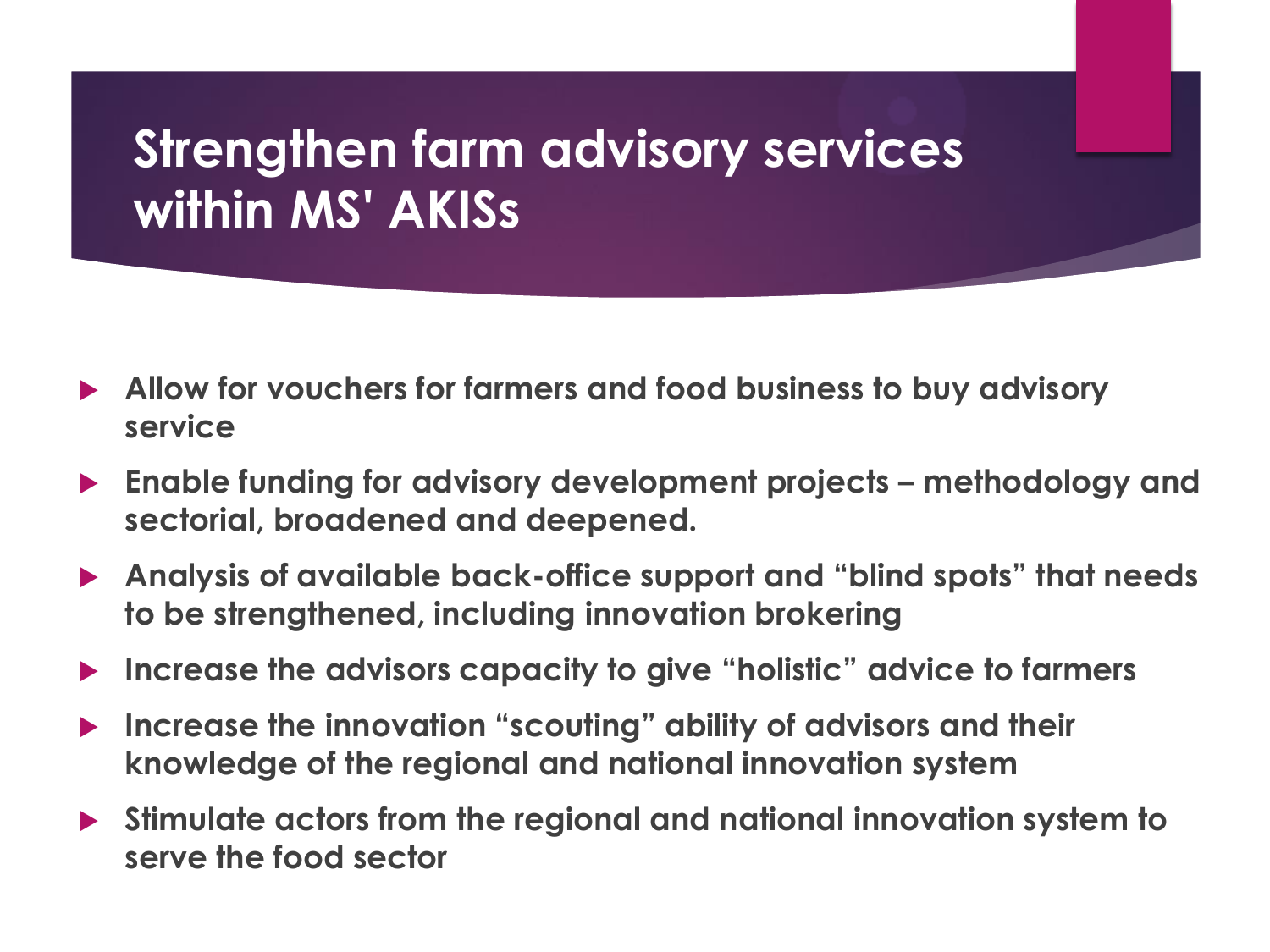#### **Incentivize interactive innovation projects**

- **Open calls with selection criteria that supports project including the best mix of competences to obtain the objective of the project (in line with the CAP-objectives)**
- **The benefit of the projects should be to strengthen the innovation rate and competitiveness of the agriculture sector**
- **Projects should be found in all parts of the food chain**
- **Stimulate cross-sectorial projects to enhance innovation**
- **Advance payment has to be allowed**
- **Broaden EIP-Agri to rural business to also ensure social inclusion and sustainable rural development**
- **As a complement to the innovation project support - Open vouchers – open in usage for advisory service, testing, commercialisation och new products etc.**